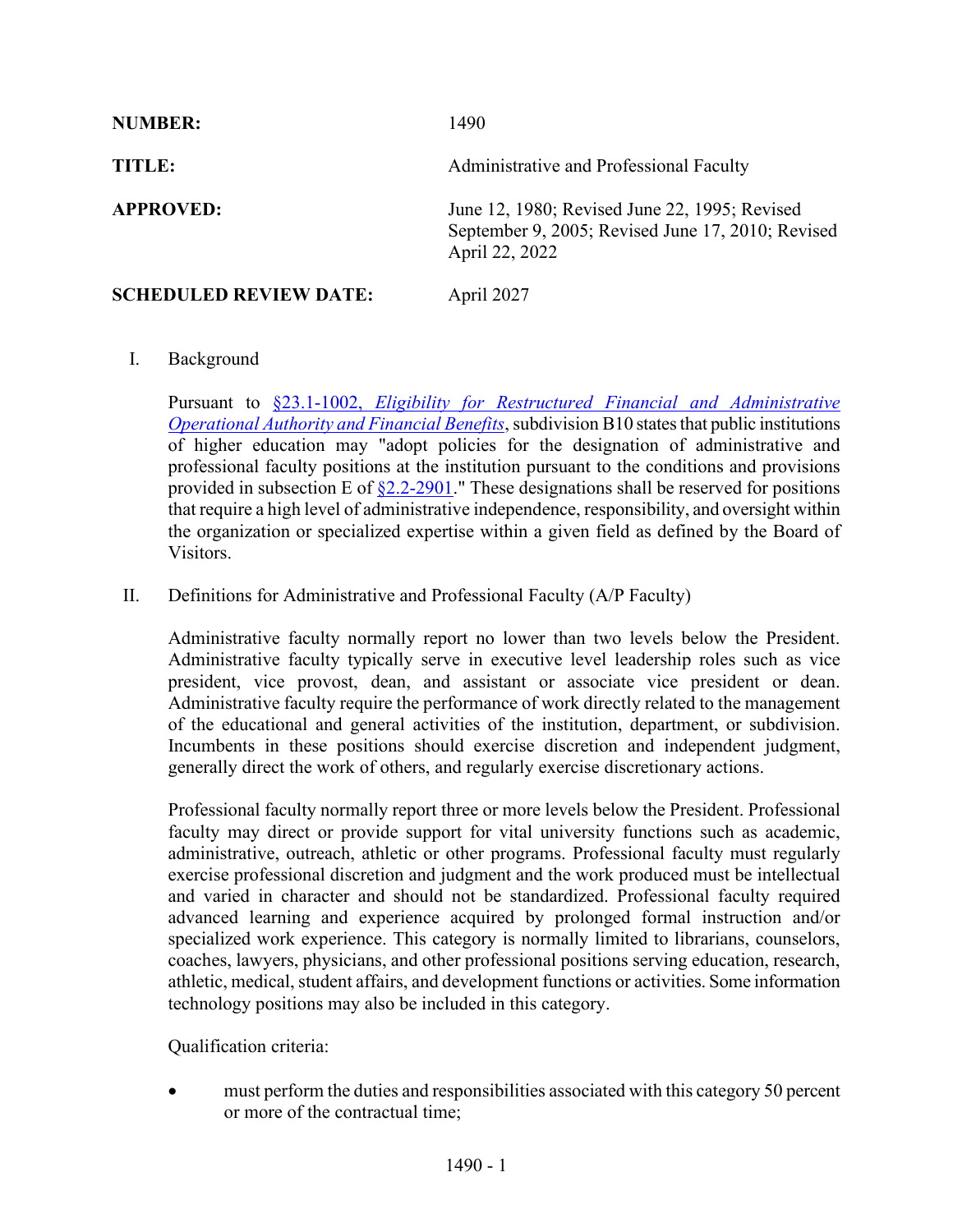must have advanced degree, or training and work experience at a level that equates to an advanced degree

Requests for any exception to these criteria must be made to the President. The Vice President for Human Resources, Diversity, Equity and Inclusion may provide assistance as required by the President.

Professional librarians are covered by a separate policy concerning rank and term appointments.

- III. Academic Rank
	- A. Two types of academic rank are awarded to administrative and professional faculty members at Old Dominion University:
		- 1. Rank without academic departmental designation On initial appointment, an administrative and professional faculty member may be assigned rank without academic departmental designation to perform service in that department in teaching, research, or professional service upon recommendation of the appropriate vice president or director and approval of the president, the Board of Visitors, and the governor. Normally only holders of the earned doctorate will be awarded ranks above that of instructor, but exceptions may be made on the basis of experience and training.
		- 2. Rank with academic departmental designation Upon initial appointment, an administrative and professional faculty member may be awarded rank in an academic department upon recommendation of the chair of the academic department (after consultation with the Promotion and Tenure Committee of the department or with the tenured faculty of the department) and the dean to the provost and vice president for academic affairs. Award of rank in an academic department usually implies that the faculty member will be performing service in that department in teaching, research, or professional service.
	- B. A/P faculty members initially appointed to rank without academic departmental designation may request consideration for granting of rank with academic departmental designation from the chair of the academic department. The procedures for the granting of academic departmental designation are the same as for initial appointment with the academic departmental designation.
- IV. Promotion in Rank
	- A. For A/P faculty members holding rank without academic departmental designation the following terms apply:
		- 1. An A/P faculty member without academic departmental rank may be proposed for promotion by that person's immediate supervisor. The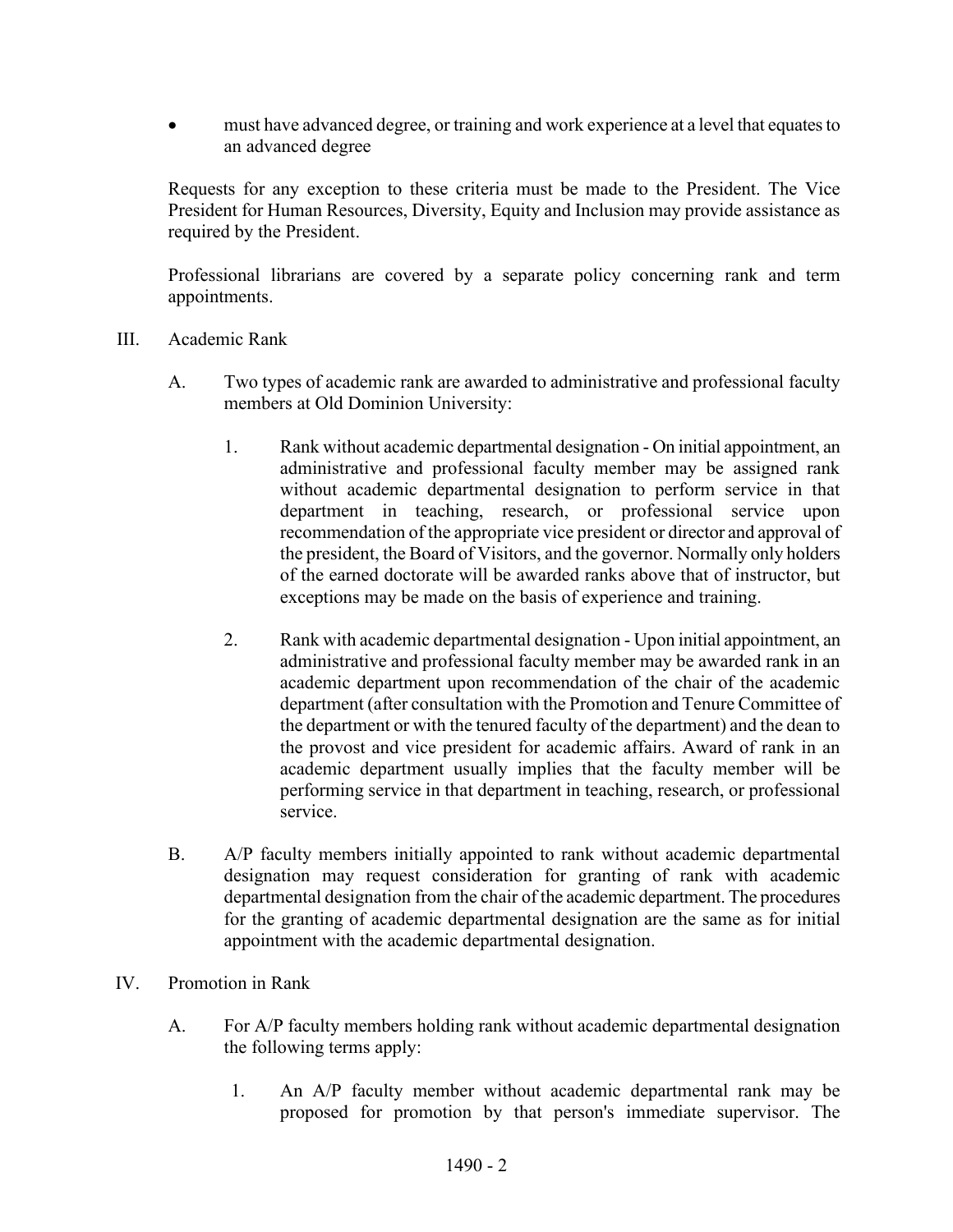supervisor should clearly indicate criteria being used and reasons for promotion. Normally promotion should not take place in a shorter time period that would be used for promotion to the same rank for teaching and research faculty.

- 2. In areas reporting to the provost and vice president for academic affairs, the initial recommendation is made through the normal administrative line to the Provost and Vice President for Academic Affairs, who approves or disapproves the recommendation. The A/P faculty member has the right to request that the President review the decision of the Provost and Vice President for Academic Affairs. The decision of the President is final.
- 3. In areas not reporting to the Provost and Vice President for Academic Affairs, the recommendation is considered through the normal administrative line and a final recommendation made by the appropriate vice president, or director, to the President. The President, after consultation with the Provost and Vice President for Academic Affairs concerning the appropriateness of the rank within university practices, takes final action on the recommendation.
- B. For persons holding rank with academic departmental designation the following apply:
	- 1. Persons who have held rank with academic departmental designation for the normal length of time before consideration for the next higher rank may request that the chair of the academic department evaluate their performance. In this evaluation, it is appropriate that the departmental chair take into consideration the fact that the faculty member cannot have performed the quantity of teaching, research, and departmental service that would be expected of a full-time member of the teaching faculty of the department. On the other hand, it should be expected that the A/P faculty member would hold credentials such that, if the person were being appointed initially to an administrative or professional post, the faculty and chair of the academic department would be willing to grant the rank to which promotion is proposed.
	- 2. Consideration of the promotion should begin with the academic department's promotion committee and proceed in exactly the same manner as for full-time teaching faculty members<sup>[1](#page-5-0)</sup>.
- V. Tenure for A/P Faculty Members
	- A. No administrative or professional faculty member holds tenure or other right of continuance in their appointment.
	- B. Time spent at Old Dominion University in an A/P faculty appointment does not count toward the probationary period for tenure. If a nontenured faculty member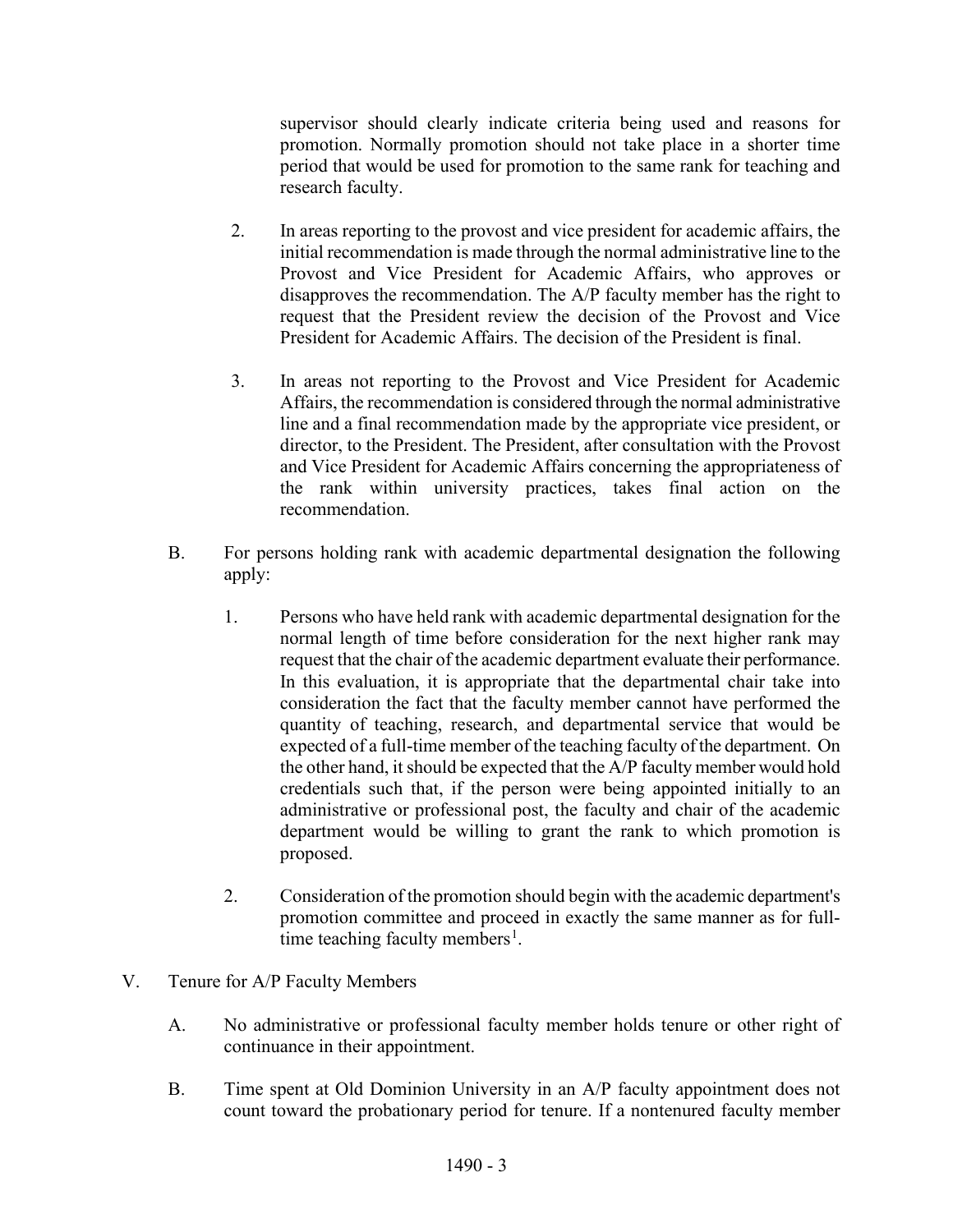accepts a full-time A/P faculty post, the time spent in that position is not counted toward the probationary period for tenure.

- C. Tenured faculty members who accept administrative posts retain tenure in their academic departments.
- D. An A/P faculty member may request tenure consideration by an appropriate academic department. Such consideration begins with the academic department/school Promotion and Tenure Committee and then proceeds to the department chair. From there, the application for tenure proceeds to the College Promotion and Tenure Committee, then the dean, then the University Promotion and Tenure Committee, then the Provost and Vice President for Academic Affairs. The department/school standards that have been approved by the tenured faculty (as well as the College Dean and the Provost) in that unit should set the criteria by which tenure consideration should be determined.
- E. An A/P faculty member initially appointed to the rank of full professor with academic departmental designation may be considered for award of tenure without probationary period in accordance with the policy and procedures governing fulltime faculty members initially appointed to the rank of full professor.
- VI. Notice of Termination of A/P Faculty Members
	- A. No person has a right of continuance in a specific administrative assignment, and any administrative or professional faculty member may be reassigned to different responsibilities at any time. The following policies and procedures, therefore, refer to continuance of salary and of appointment to the university.
	- B. Administrators or professionals holding rank without academic departmental designation:
		- 1. A/P Faculty in this category shall be given the following notice of termination:
			- a. At least ninety (90) days for A/P faculty in their first twenty-four months of service.
			- b. At least one hundred and eighty (180) days for A/P faculty with more than twenty-four months of service.
		- 2. Initial notification of termination is by the A/P faculty member's immediate supervisor. The A/P faculty member has a right to request a review up the chain of command to the President. The decision of the President concerning termination is final.
		- 3. Effective July 1, 1995, in the event an administrative or professional faculty member is involuntarily separated from employment by the University for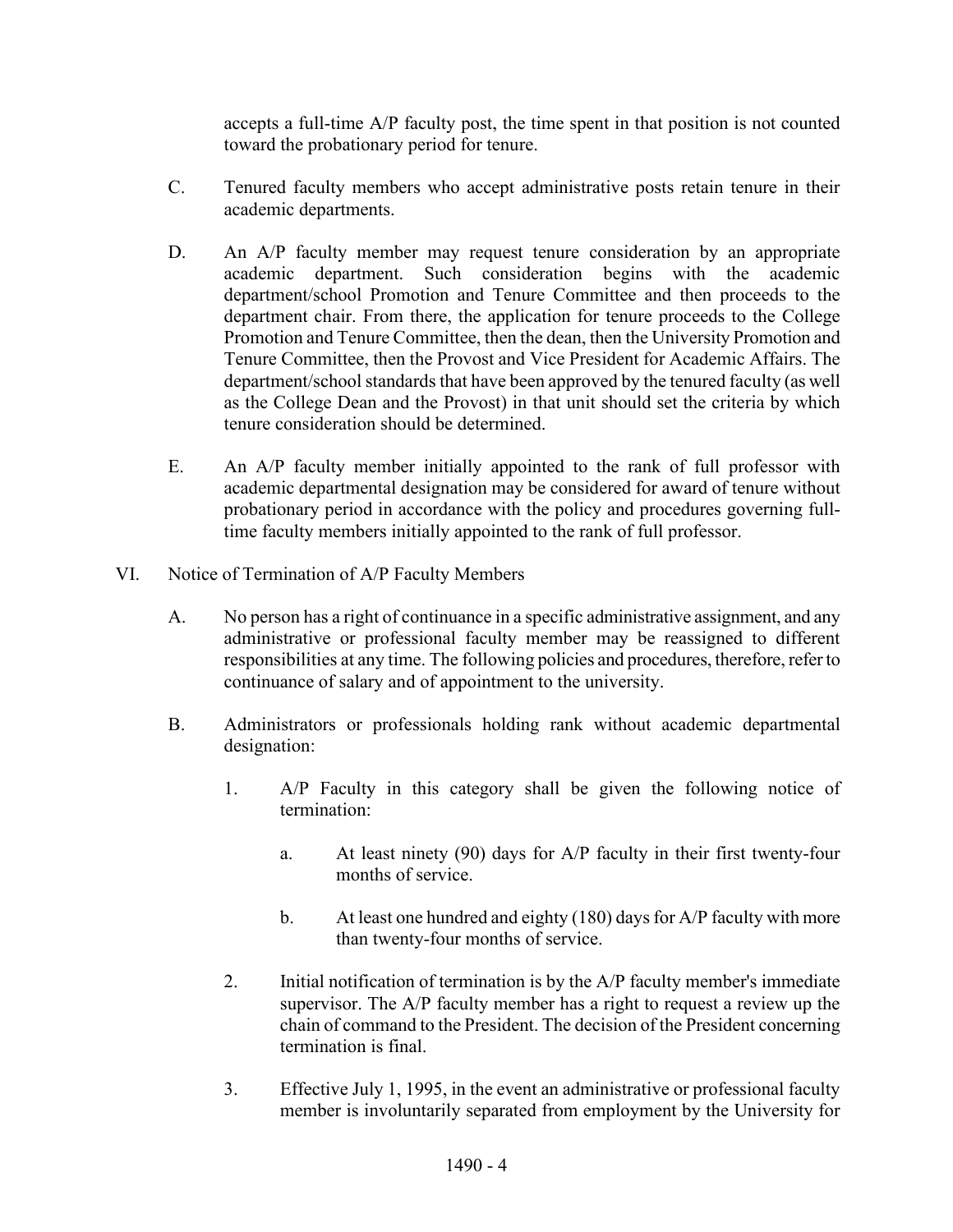reasons that are not performance or behavior related, the notice of termination period (provided in paragraph VI.B.1 and 2 above) will be reduced by the number of weeks of severance pay benefits provided by the Workforce Transition Act of 1995. The net benefit for the dismissed employee shall not be less than that which is provided by this policy. This paragraph shall be in force and effect only so long as the Workforce Transition Act of 1995, or successor legislation, is effective. Involuntary separation is defined as position elimination due to budget reductions, work force downsizing, university or departmental reorganization or other causes not related to performance or employee conduct but shall not include voluntary resignations. Notice of termination of appointment is not an involuntary separation that qualifies for severance benefits.

- 4. A shortening of the termination notice for cause can take place under the following conditions:
	- a. Inability, unwillingness, or failure to perform assigned duties and professional responsibilities at a satisfactory level. Termination for this reason may not be undertaken until the A/P faculty member has been advised, in writing, of the deficiencies of his/her performance and afforded a reasonable opportunity (at least 90 days) to correct such identified deficiencies.
	- b. Violation(s) of University policies and/or procedures.
	- c. Violation(s) of applicable administrative or professional ethics or responsibilities.
	- d. Criminal convictions for acts of conduct occurring on or off the job that are related to job performance or are of such a nature that to continue the A/P faculty member in the assigned position could constitute negligence in regard to the University's responsibilities to the public or to its students or other employees.
	- e. In the event the appointing official or other appropriate supervisory administrative officer determines that termination of an A/P faculty member's employment is warranted, the A/P faculty member shall be advised, in writing, of the intended action and the reason(s) therefore, and shall be afforded the opportunity to respond, in writing and in person, to the intended action and the reasons upon which the intended action is based.
	- f. If the A/P faculty member elects to respond to the notice of intended termination, and the response is deemed unsatisfactory, the appointing official should proceed to implement the termination action by notifying the A/P faculty member, in writing, of the termination action and the effective date thereof. The written